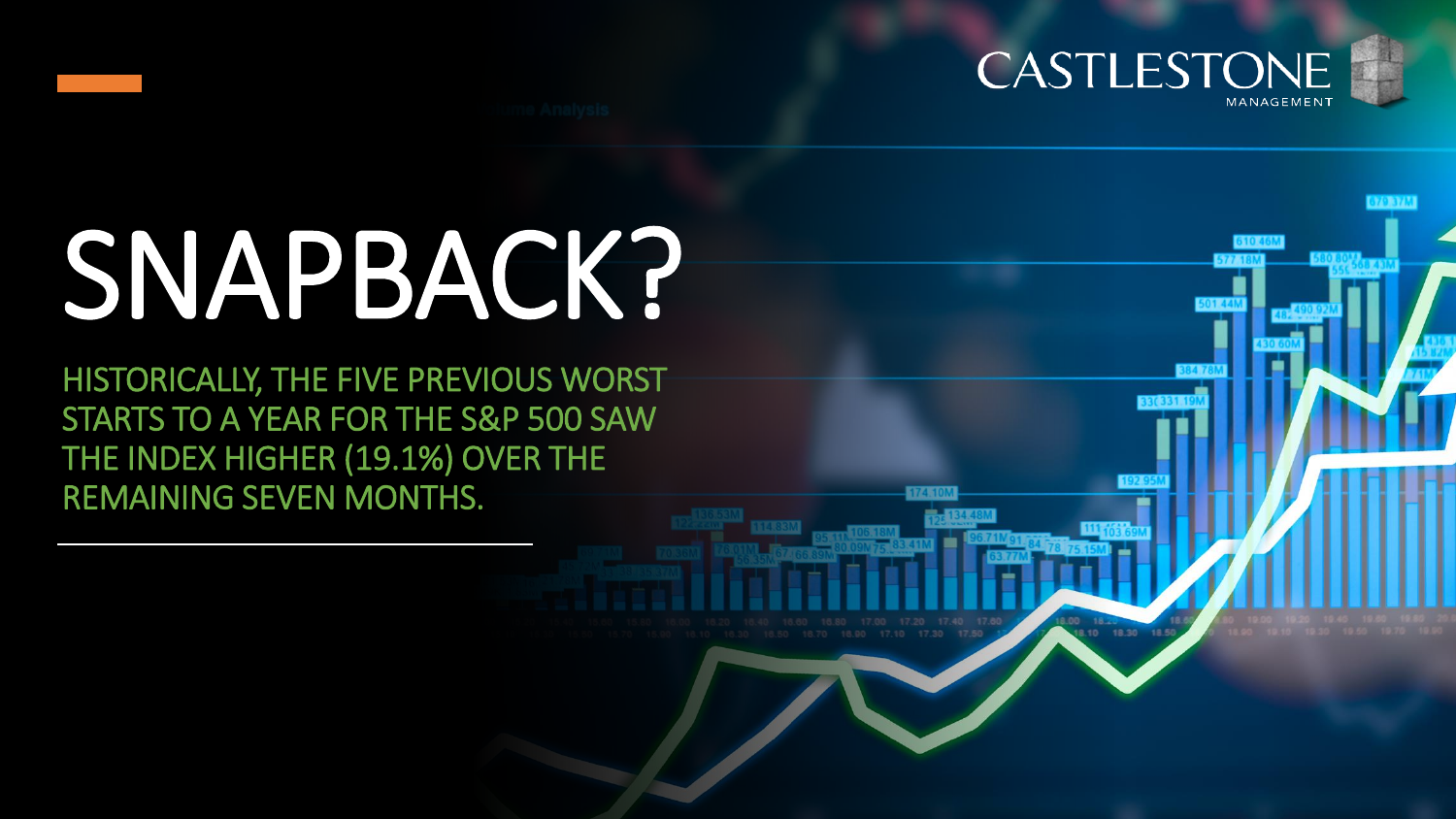THE FIVE PREVIOUS WORST STARTS TO A YEAR FOR THE S&P 500 **INDEX ALL SAW THE S&P 500** HIGHER OVER THE **NEXT SEVEN MONTHS** 

#### Snapback?

S&P 500 Index returns from 100th trading day until end of year

| Year          | <b>YTD Return on 100th Trading Day</b> | <b>Return Rest of Year</b> |
|---------------|----------------------------------------|----------------------------|
| 1932          | $-38.1%$                               | 37.6%                      |
| 1939          | $-12.9%$                               | 8.8%                       |
| 1940          | $-26.2%$                               | 15.0%                      |
| 1962          | $-14.6%$                               | 3.3%                       |
| 1970          | $-23.7%$                               | 31.0%                      |
| 2022          | $-16.5%$                               | ?                          |
| Average       | ۰                                      | 19.1%                      |
| <b>Median</b> | ۰                                      | 15.0%                      |
| % Positive    | $\blacksquare$                         | 100.0%                     |

Source: LPL Research

Footnote: Data is through the 100th trading day of the year in 2022 on May 25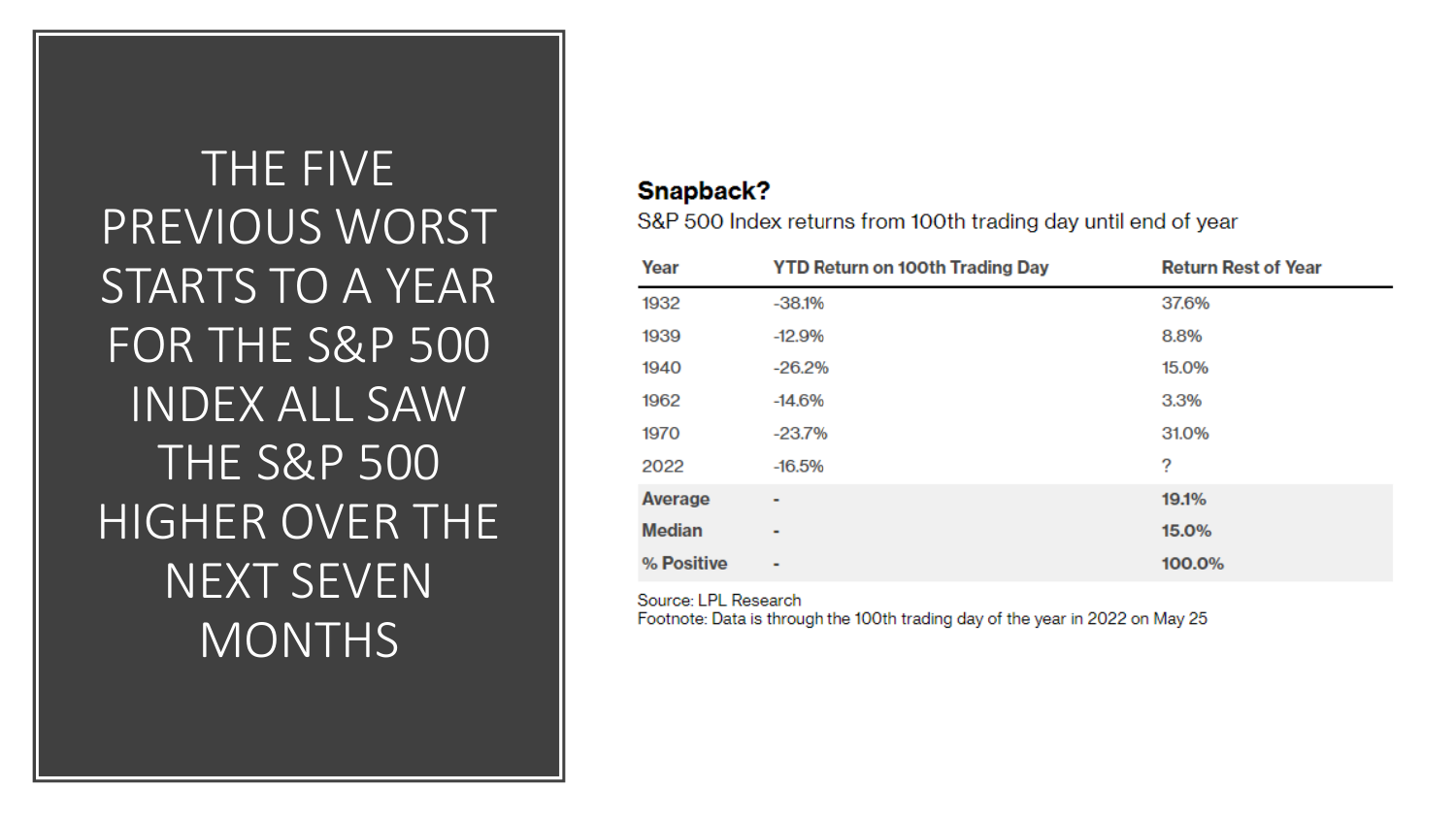### THE S&P 500 INDEX HAS HAD ITS WORST START IN 50 YEARS

#### **Tech Wreck** Nasdaq 100's bear market at its low was the worst since the global financial crisis

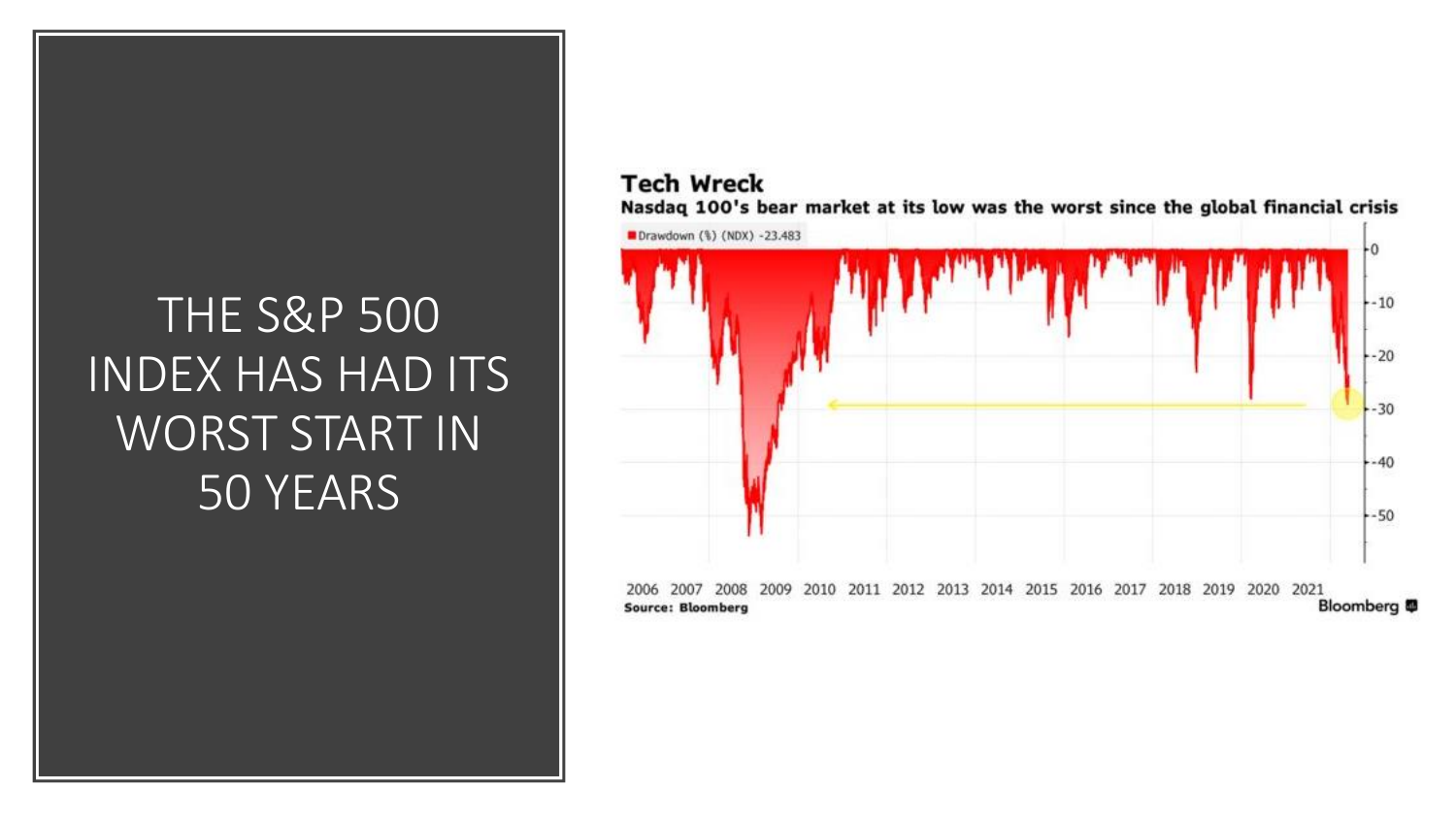# PRICE/EARNINGS VALUATIONS HAVE BECOME MORE **ATTRACIVE**

#### **Losing Froth** Stock valuations in Europe, EM are well below those in the US

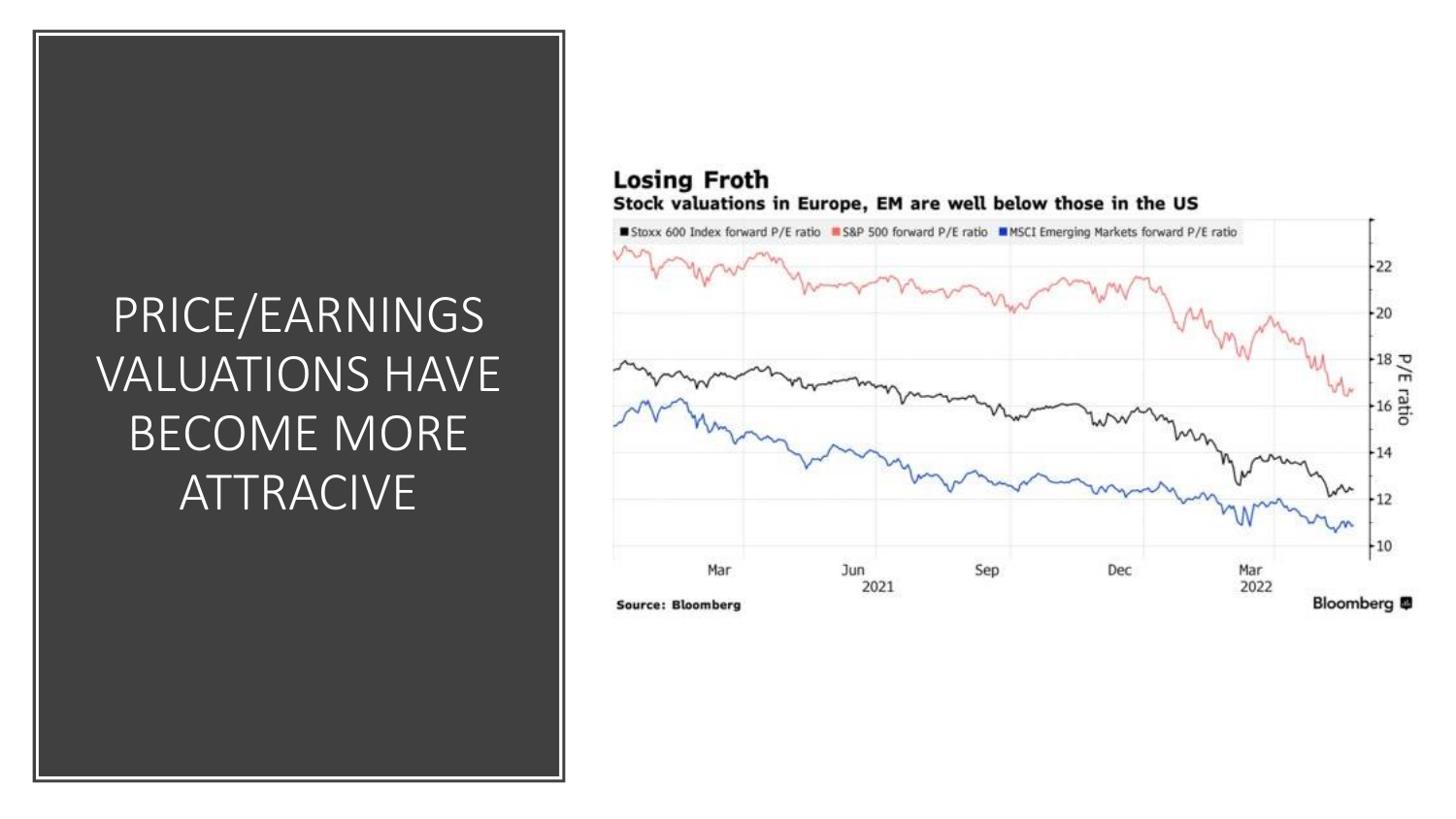### ETF'S ADDED \$21.5B WEEK ENDING MAY 20, 2022, IN A SIGN OF CONFIDENCE

#### **ETF Weekly Flows By Asset Class**

|                                   | Net Flows (\$, mm) AUM (\$, mm) % of AUM |              |           |
|-----------------------------------|------------------------------------------|--------------|-----------|
| <b>U.S. Equity</b>                | 11,450.77                                | 3,701,798.30 | 0.31%     |
| <b>International Equity</b>       | 1,328.58                                 | 1,150,979.33 | 0.12%     |
| <b>U.S. Fixed Income</b>          | 9,797.38                                 | 1,068,676.38 | 0.92%     |
| <b>International Fixed Income</b> | -471.36                                  | 142,456.76   | $-0.33\%$ |
| <b>Commodities</b>                | $-959.11$                                | 162,297.63   | $-0.59%$  |
| <b>Currency</b>                   | 205.98                                   | 4,107.41     | 5.01%     |
| <b>Leveraged</b>                  | $-260.54$                                | 48,194.11    | $-0.54%$  |
| <b>Inverse</b>                    | 352.51                                   | 19,278.29    | 1.83%     |
| <b>Asset Allocation</b>           | 65.66                                    | 17,665.83    | 0.37%     |
| <b>Alternatives</b>               | 70.65                                    | 7,475.60     | 0.95%     |
| <b>Total:</b>                     | 21,580.51                                | 6,322,929.64 | 0.34%     |
|                                   |                                          |              |           |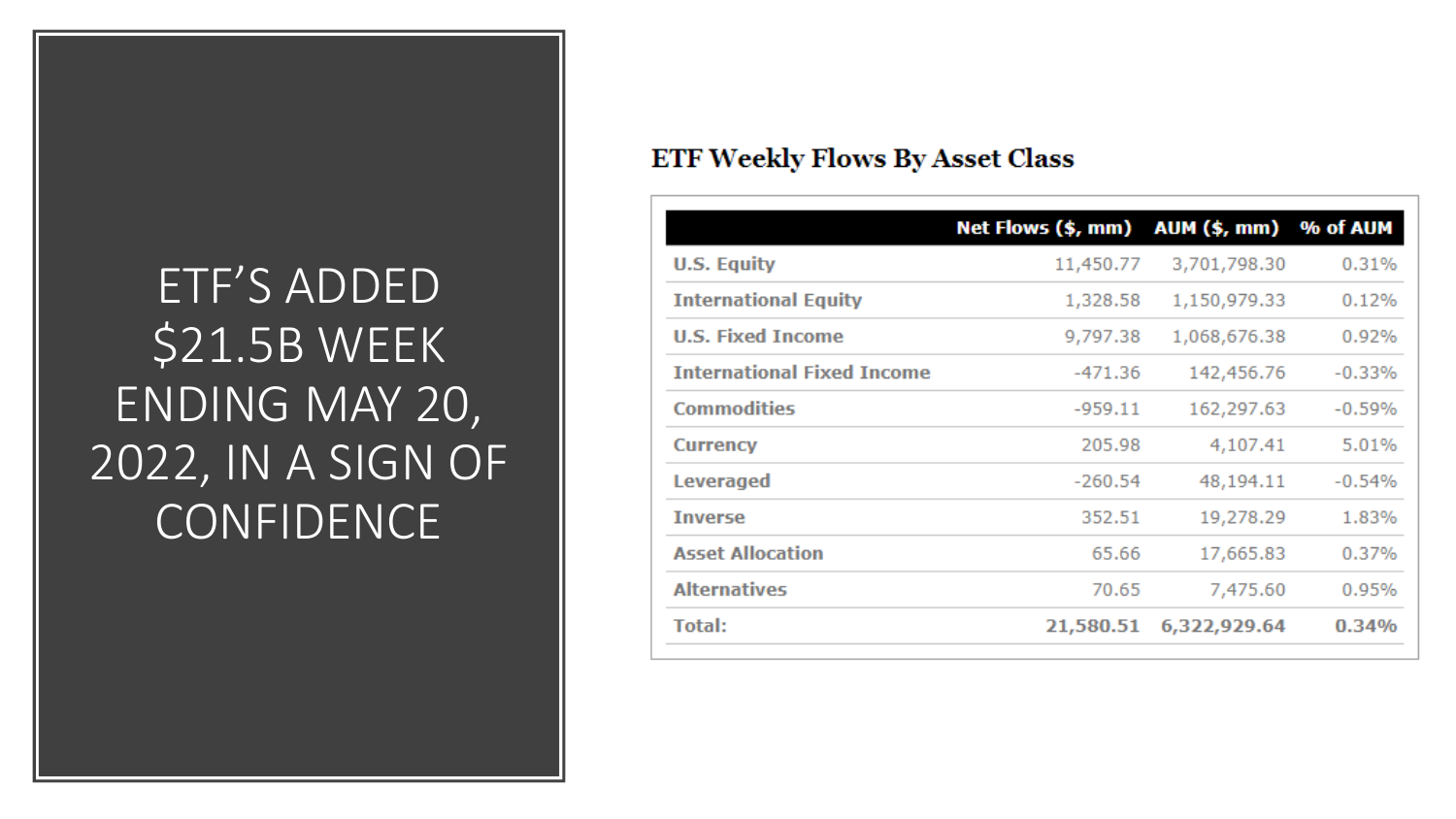### CASH LEVELS AMONG INVESTORS HIT THE HIGHEST LEVEL SINCE SEPTEMBER 2001



**BofA GLOBAL RESEARCH**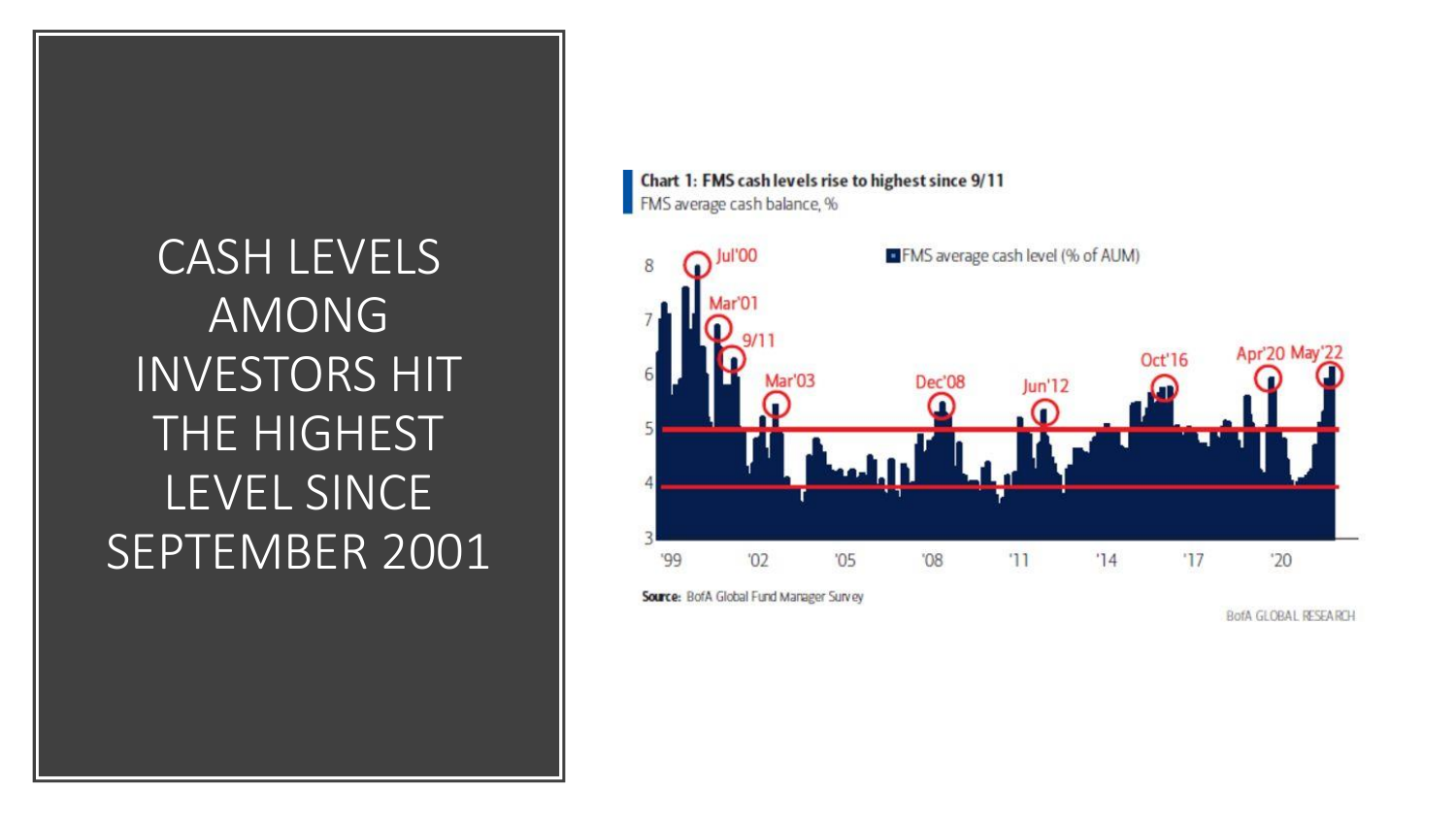### BLACKROCK FINANCIAL MANAGEMENT FUND FLOWS



3 Month Net Flows: 45.60 B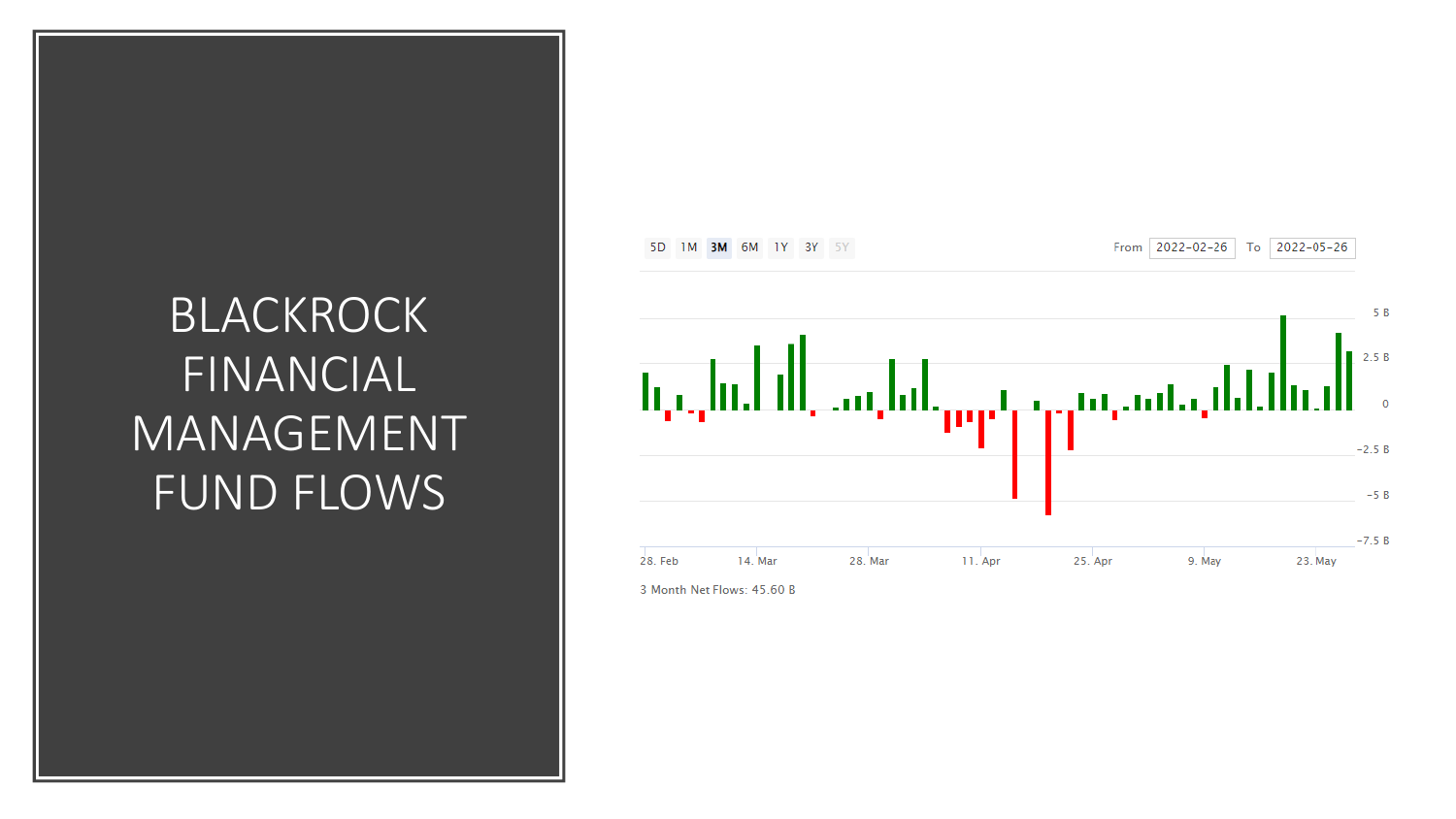### LONG TERM INFLATION EXPECTATIONS ARE DECLINING

#### Longer-term inflation expectations Implied expected future inflation rate



Represents the inflation rate that is expected to prevail 5 years later. Implied inflation expectations are calculated using breakeven 5-year inflation rates embedded in the forward yield curve for TIPS. Source: FMRCo, Bloomberg.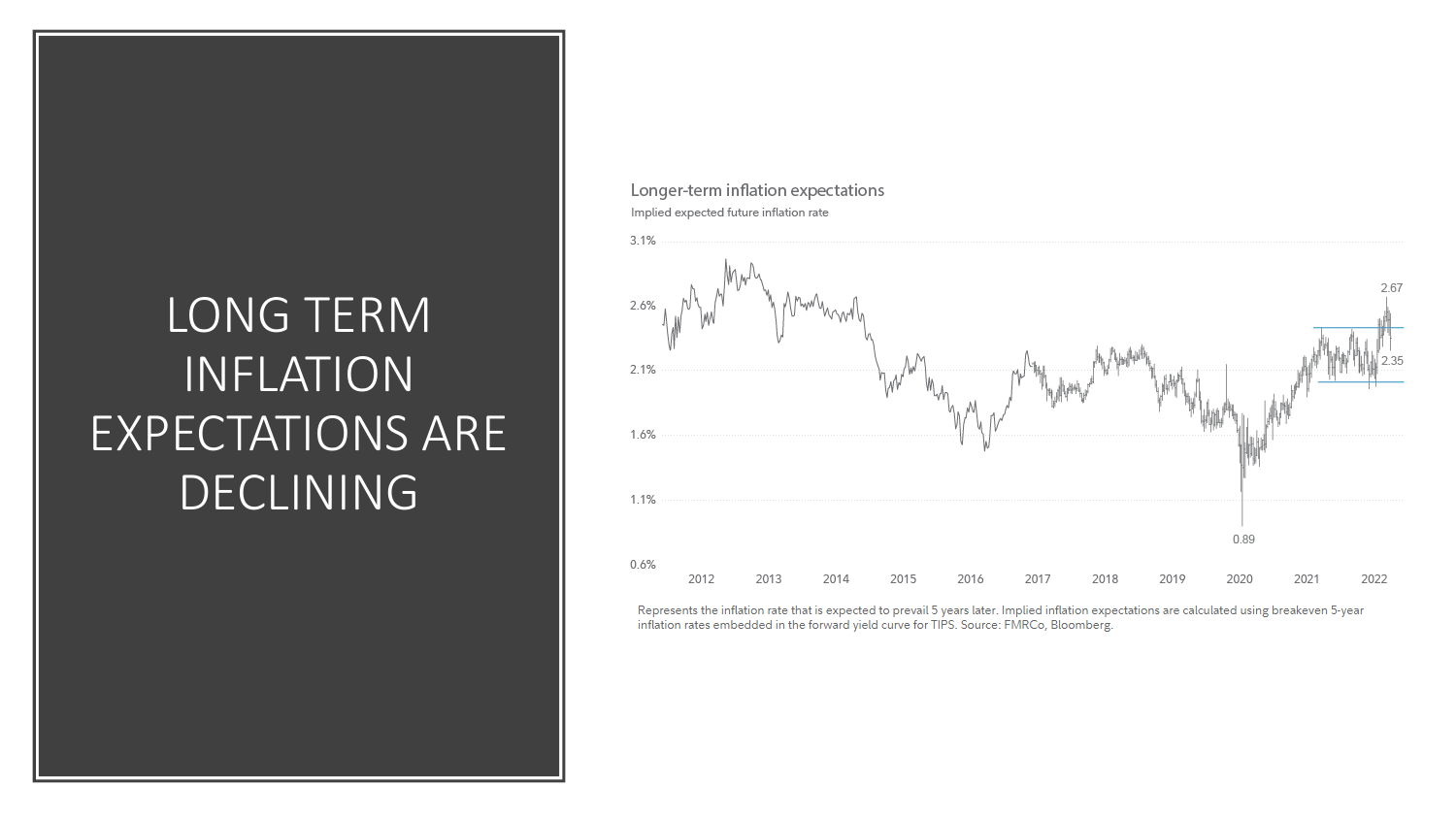# **INVENTORIES ROSE** \$44.8B FOR **COMPANIES IN THE S&P CONSUMER INDEX**

#### **Surging Stockpiles**

The retailers with the biggest absolute inventory gains



Four Quarters Ago **Constant Ago Constant** Latest Quarter

\* Prices don't account for inflation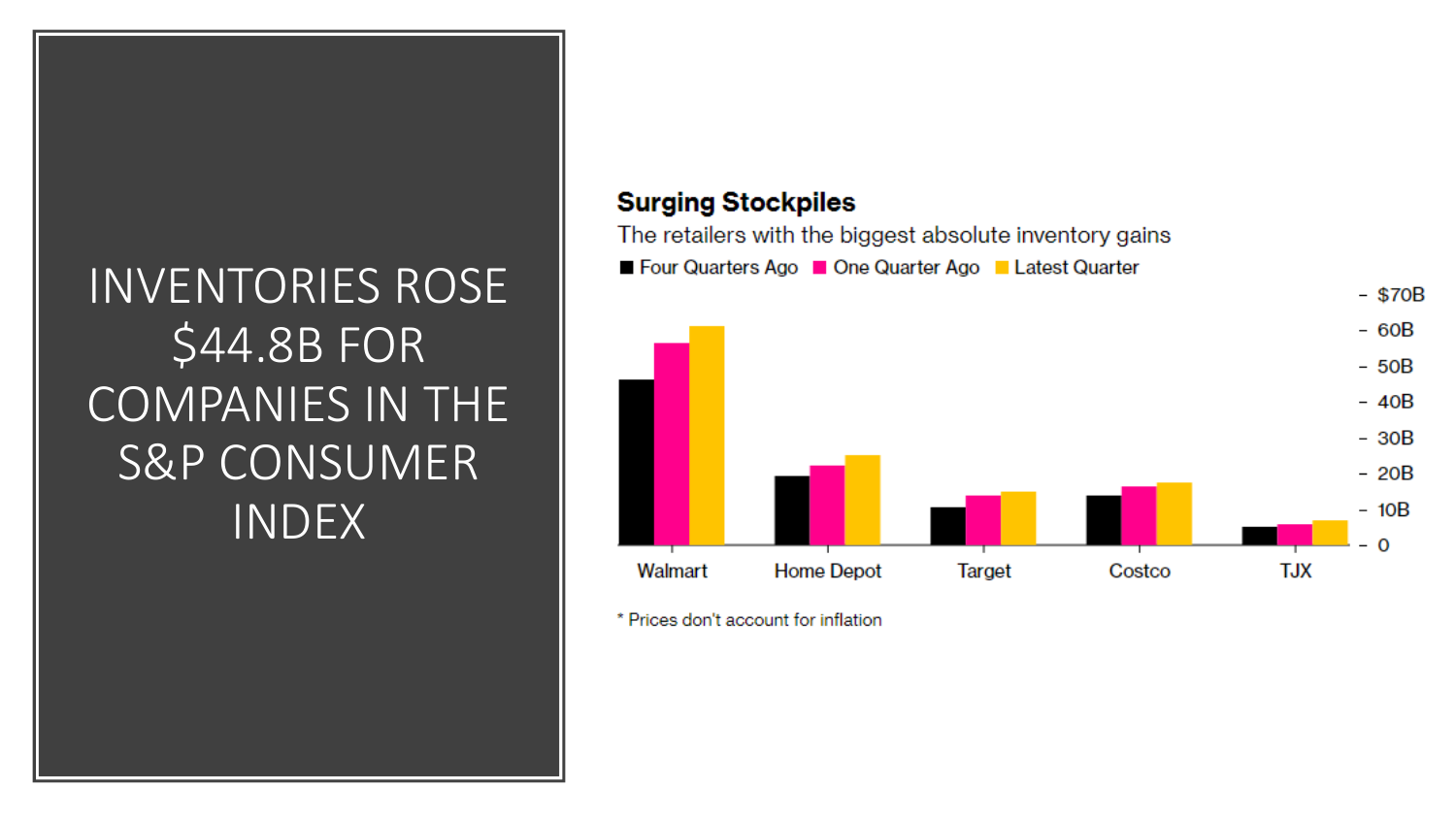### THIS WILL RESULT IN LOWER INFLATION OR IMPROVED PROFITABILITY FOR US COMPANIES

It's far from clear what comes next. In the past, ballooning retail inventories have signalled economic slowdowns or recessions as shoppers bought less. But consumer spending in April climbed at the quickest pace in three months after adjusting for inflation, the Commerce Department said Friday. As long as Americans keep shopping, well-stocked warehouses could buoy retailers if port congestion worsens this summer.

That means **Macy's will have to cut prices in slower categories to make room for in-demand items.** Target, which recorded a 43% jump in inventory, is in the same boat, as are Gap Inc. and Abercrombie & Fitch Co. Walmart Chief Executive Officer Doug McMillon told analysts he was glad inventory was higher, while acknowledging that the 32% increase in the first quarter "is higher than we want."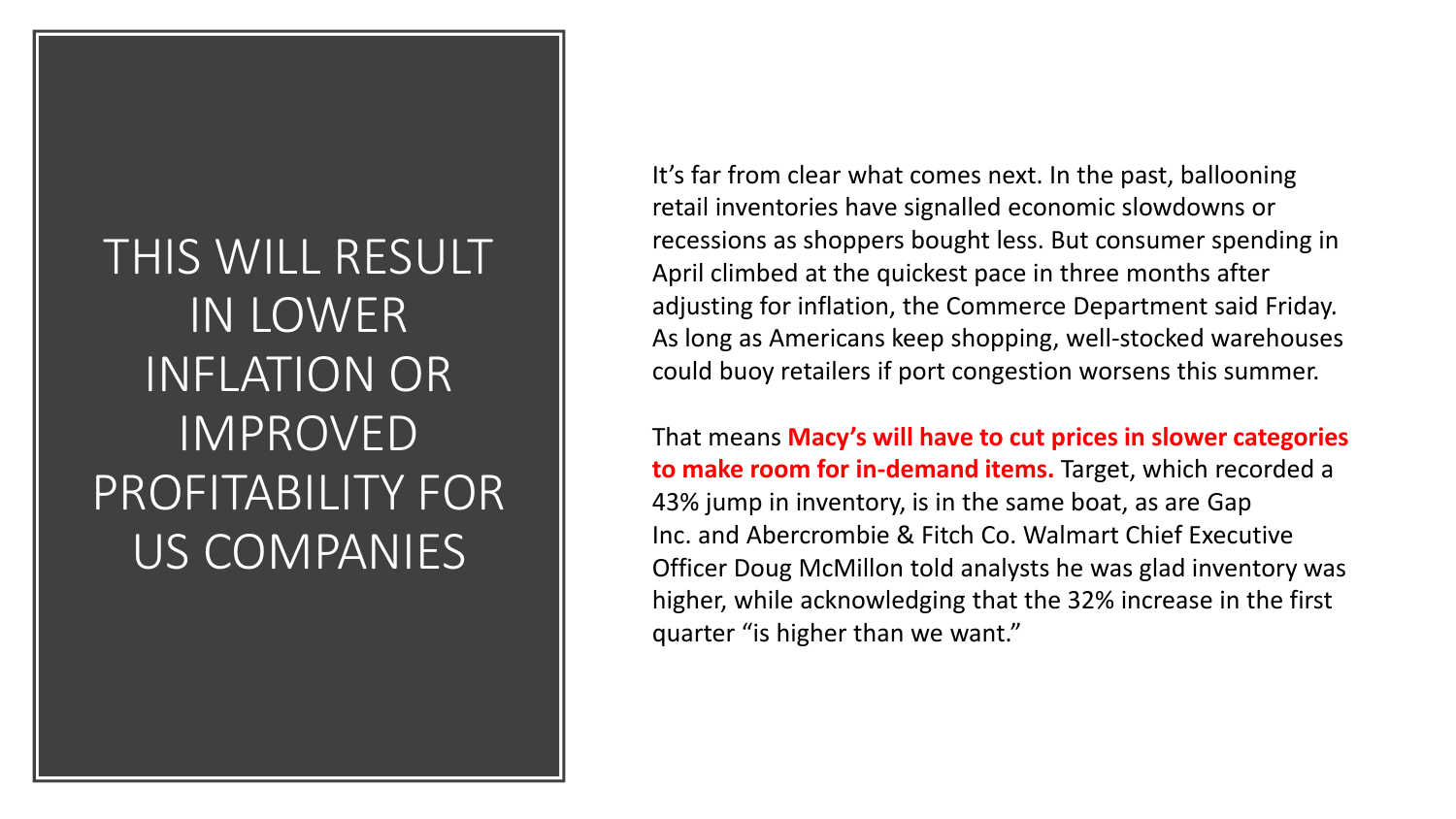MISSING OUT ON ONLY A FEW OF THE BEST PERFORMING DAYS WOULD HAVE A DRASTIC EFFECT ON COMPOUND RETURNS

in 1970



Note: Based on the total return of the S&P 500 from Jan. 1, 1970, to Aug. 31, 2019.

The missed best day(s) examples assume that the hypothetical portfolio fully divested its holdings at the end of the day before the missed best  $day(s)$ , held cash for the missed best day(s), and reinvested the entire portfolio in the S&P 500 at the end of the missed best day(s). Annualized returns for the missed best day(s) were calculated by substituting actual returns for the missed best day(s) with zero. Performance data for January 1970-August 2008 provided by CRSP; performance data for September 2008-August 2019 provided by Bloomberg. S&P data provided by Standard & Poor's Index Services Group. Indices are not available for direct investment. Past performance is no guarantee of future results.